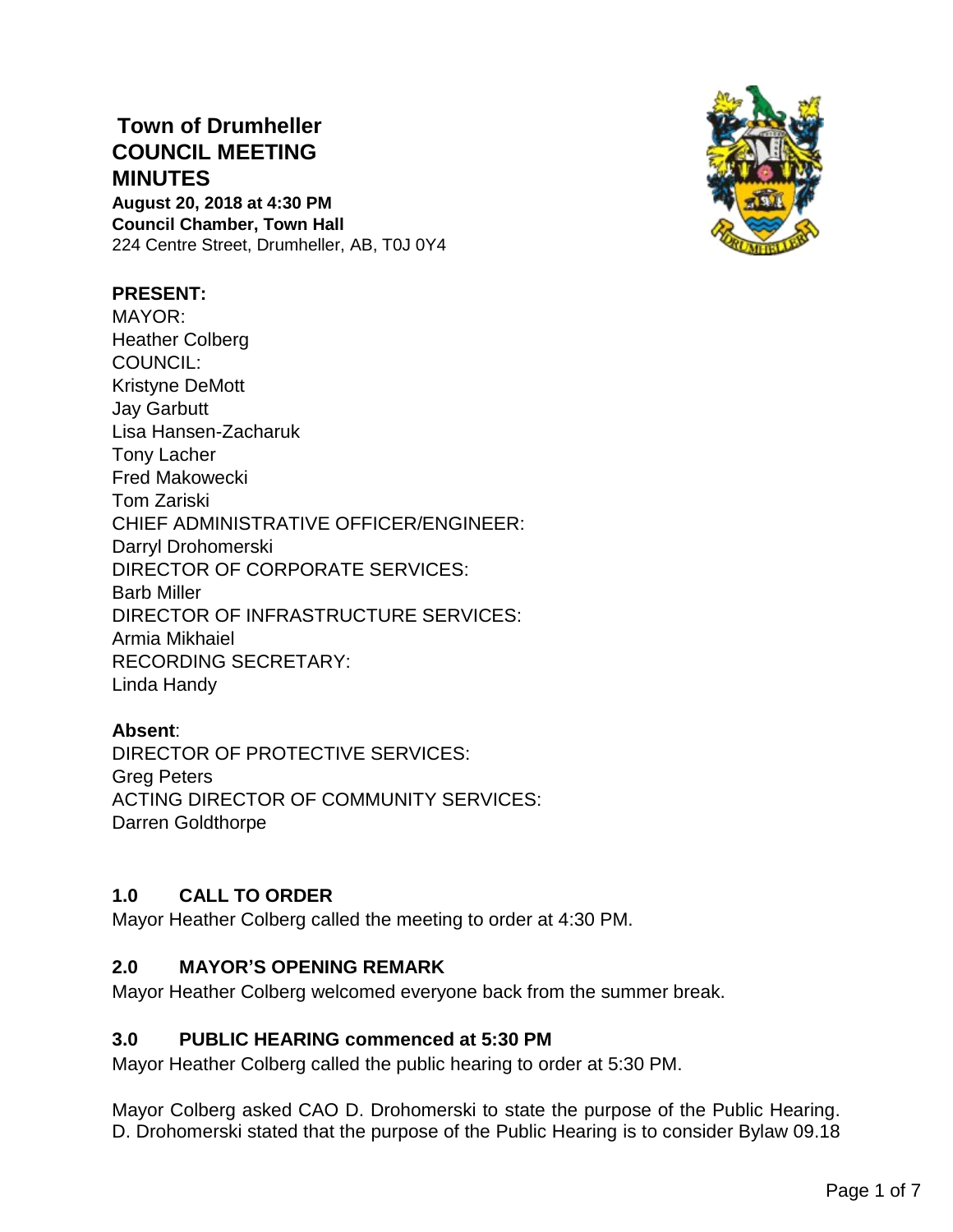being a bylaw to close a portion of an unused and undeveloped public street and sell and incorporate the same with the adjacent lands  $(6<sup>th</sup>$  Street West) to accommodate a deck. He further advised that letters have been sent to all utility companies and following the public hearing the bylaw will be sent to the Minister of Transportation for his approval.

Mayor Colberg asked if any correspondence has been received. Secretary L. Handy advised that ATCO Electric has advised that they will require an easement.

There were no speakers in attendance.

Mayor Colberg asked for comments from Council.

Councillor T. Zariski stated that when the property owner or the contractor acting on behalf of the property owner do not obtain the proper permitting, Council needs to consider implementing fines to deter from this type of situation occurring in the future. Councillor J. Garbutt asked if the portion of the unused lane would be sold to the property owner. D. Drohomerski stated yes, confirming that the sale involves a onefoot strip along the length of the property. He advised that closing this portion of unused lane and selling same to the property owner is the fairest way in dealing with the situation. He further advised that the homeowner is responsible for the costs associated with the survey and consolidation of the property including the value of the land. He stated that following the sale and consolidation of the land, the deck will be in compliance with the requirements within the Land Use Bylaw.

Mayor Colberg recommended that Administration communicate to the public informational material on the requirements for proper permitting for property owners and /or contractors to avoid future incidents of this nature and potential fines.

Mayor Colberg closed the public hearing at 5:45 PM.

## **4.0 ADOPTION OF AGENDA**

Addition to Agenda: 14.3 Legal Matter (*FOIPP Section 23 Local Public Body Confidences*)

**MO2018.134** Hansen-Zacharuk, Zariski moved to adopt the agenda as amended. Carried unanimously.

## **5.0 MINUTES**

# **5.1. ADOPTION OF REGULAR COUNCIL MEETING MINUTES**

5.1.1 Regular Council Meeting Minutes of July 9, 2018

**MO2018.135** Garbutt, Lacher moved to adopt the Regular Council Meeting Minutes of July 9, 2018 as presented. Carried unanimously.

## **5.2. MINUTES OF MEETING PRESENTED FOR INFORMATION**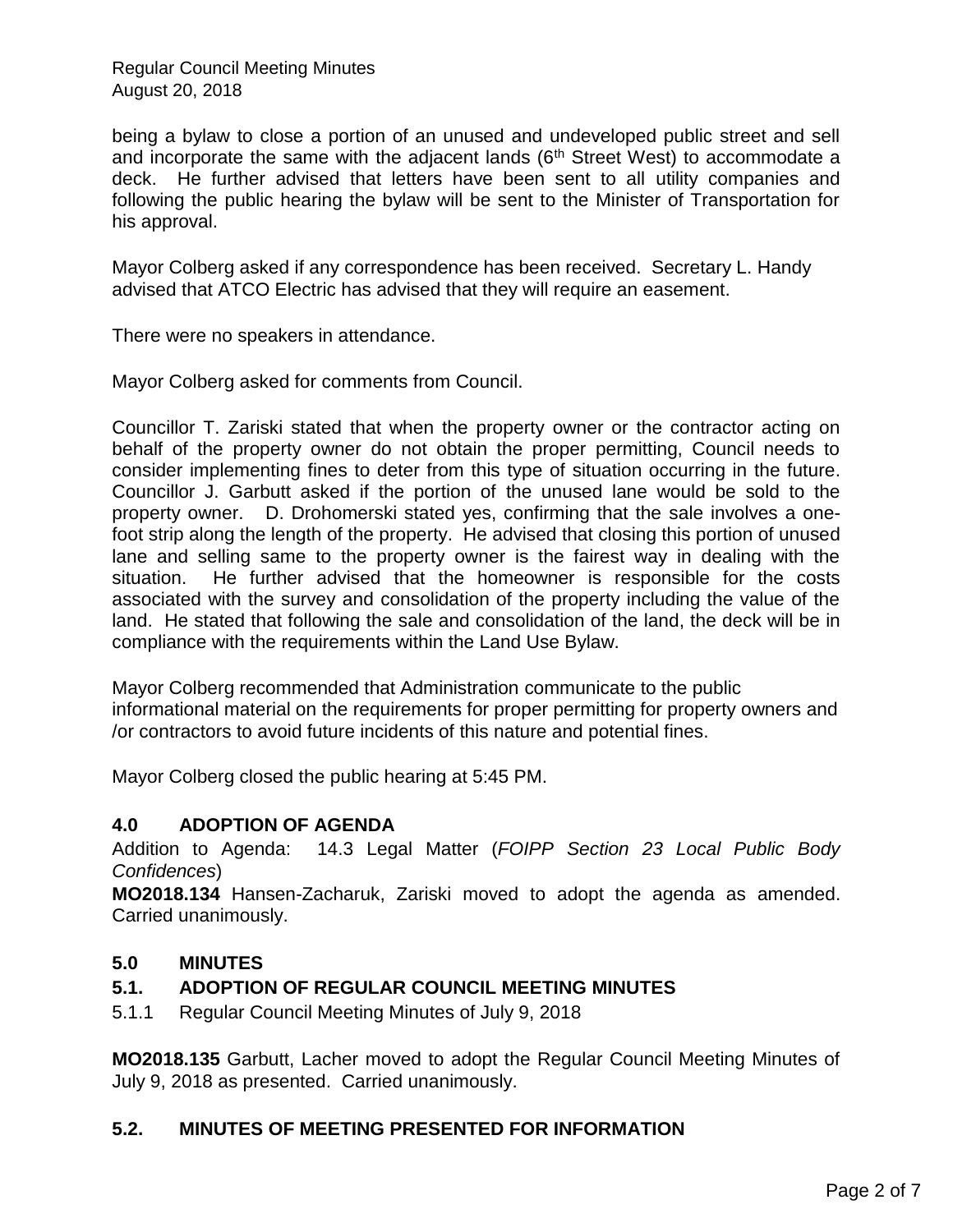- 5.2.1 Municipal Planning Commission Meeting Minutes of June 14, 2018
- 5.2.2 Municipal Planning Commission Meeting Minutes of June 28, 2018
- 5.2.3 Municipal Planning Commission Meeting Minutes of July 28, 2018

## **5.3. BUSINESS ARISING FROM THE MINUTES**

#### **6.0 DELEGATIONS**

## **7.0 COMMITTEE OF THE WHOLE RECOMMENDATIONS**

## **8.0 REQUEST FOR DECISION REPORTS**

#### **8.1 CAO**

8.1.1 Bylaw 10.18 – Amendment to Community Standards Bylaw and Schedule A re Tobacco and Cannabis Use – 2<sup>nd</sup> and 3<sup>rd</sup> readings

D. Drohomerski advised that Bylaw 10.18 received first reading at Council's meeting of July 9, 2018. He recommended that Council proceed to  $2^{nd}$  and  $3^{rd}$  readings of Bylaw 10.18.

**MO2018.136** Garbutt, Hansen-Zacharuk moved second reading of Bylaw 10.18.

Councillor J. Garbutt asked if any public comments have been received on the proposed bylaw, in particular with the complete prohibition of public smoking of cannabis. Councillor L. Hansen-Zacharuk expressed concern with the bylaw as written and whether it would allow for a designated area for smoking of cannabis at festivals, special events, etc., similar to what the City of Calgary has implemented. She further stated that the Town needs to provide some leeway to accommodate the smoking of cannabis at some events. Councillor F. Makowecki stated that there are a lot of visitors coming to Drumheller and the Town has no designated area for visitors to smoke cannabis. Councillor J. Garbutt stated that the bylaw does not prohibit smoking of cannabis on private property; the bylaw addresses public property and questioned if the Town would permit smoking of cannabis on park property under a special events permit, such as the rental of the ball diamonds. Councillor K. DeMott stated that the Town must legislate the smoking of cannabis similar to alcohol use. Councillor T. Zariski stated that the Town may have to have two designated smoking areas at Town facilities: smoking of tobacco and smoking of cannabis.

In response to Council's questions, D. Drohomerski explained that providing an area for cannabis smoking may be feasible within the special events permit. He further explained that consumption of cannabis is not permitted within Town facilities, regardless that the facility is being used for a private event. He further noted that regulations for consuming medical cannabis are subject to the Provincial legislation. He further noted that the Town's fines are in line with other communities' fines.

Vote on Motion: Carried unanimously.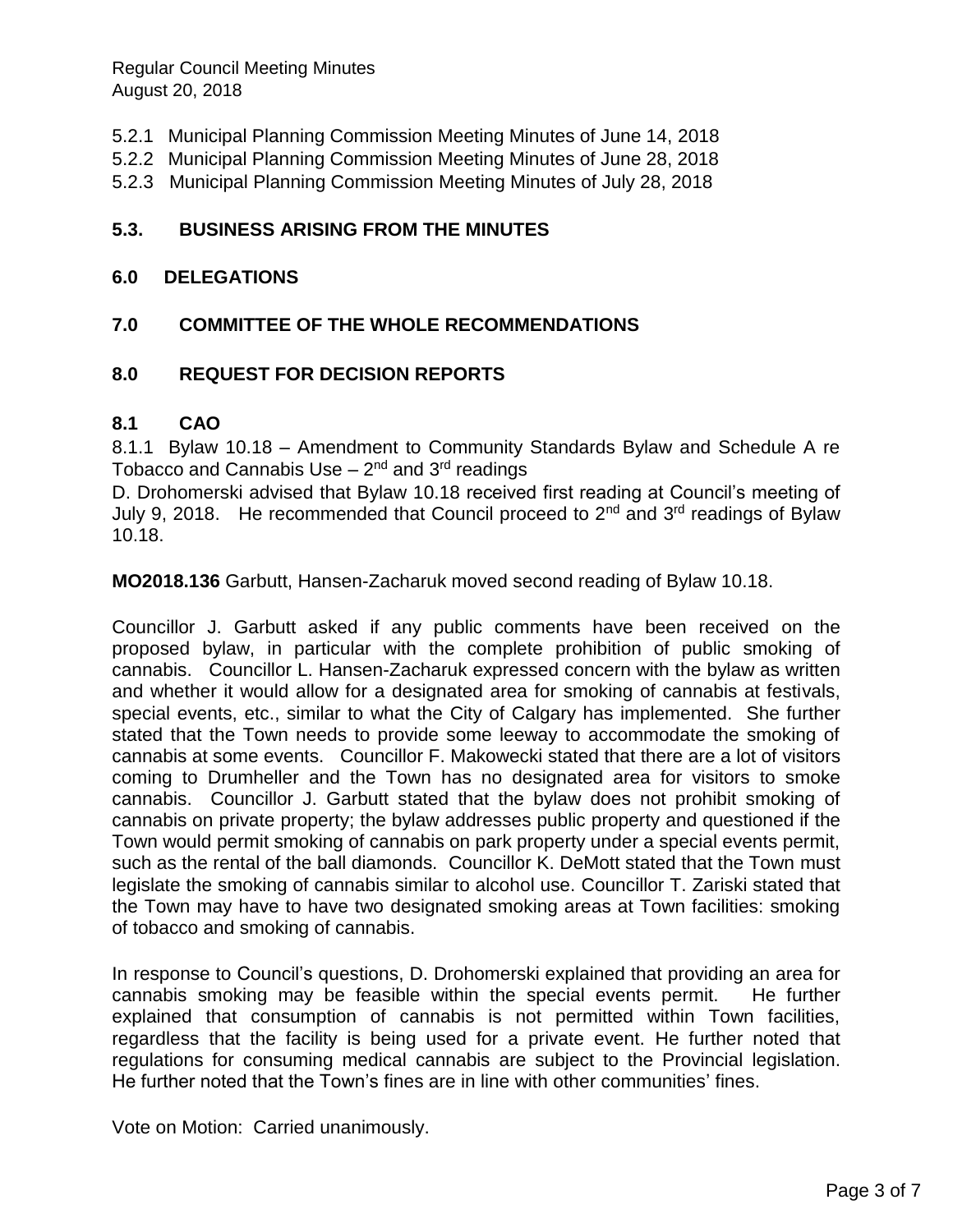**MO2018.137** Lacher, Zariski moved third reading of Bylaw 10.18. Carried unanimously.

8.1.2 Bylaw 13.18 being a bylaw to enter into an Agreement granting ATCO Electric Ltd. the right to provide electric distribution service within the Municipality – first reading D. Drohomerski presented Bylaw 13.18, advising that ATCO representatives were in attendance at Council's meeting of December 18, 2017 to provide an overview of the proposed franchise agreement. At that time, ATCO representatives explained that the current agreement expires in November 2018 and the proposal is for a new 10-year agreement with two 5-year extensions at a franchise rate of 9%.

In response to a question from Council on an explanation regarding invested street lighting versus non-invested street lighting, B. Miller explained that invested street lighting is where ATCO installs the pole and the Town gets a rate equivalent to \$2800. ATCO then takes care of any maintenance that is attached to that pole. She further stated that with the non-invested street lighting, the Town pays for the poles. She explained that the Town pays a higher rate for invested versus non-invested street lighting. In the new franchise agreement, all poles will be transitioned to the new calculations and ATCO will own all the poles. Mayor Colberg asked that the explanation provided by B. Miller be verified prior to next reading of the Bylaw.

**MO2018.138** Garbutt, Zariski moved first reading of Bylaw 13.18. Carried unanimously.

8.1.3 RFD – Valley Auto Recyclers (Approval of Subdivision Extension)

D. Drohomerski advised that the Town of Drumheller agreed to sell about an acre of land to Valley Recyclers about five (5) years ago subject to a subdivision application approval and subsequent consolidation with the adjacent land. He further advised that although Palliser Regional Municipal Services approved the subdivision, the time limit for meeting their conditions has expired. Hunter Survey Systems has registered the legal access easement to these lands however a time extension until October 15, 2018 is required to complete the remaining conditions of the subdivision approval. He further advised that a time extension can only be granted by Council.

**MO2018.139** Makowecki, Hansen-Zacharuk moved the following:

WHEREAS: The Town of Drumheller agreed to sell a parcel of land (approximately one acre) to Valley Auto Recyclers Ltd. subject to it being consolidated with their adjacent lands,

AND WHEREAS: Valley Auto Recyclers Ltd. has paid the Town of Drumheller the agreed upon price;

AND WHEREAS: Legal access by way of an access easement was required to be provided to these lands which has now been completed;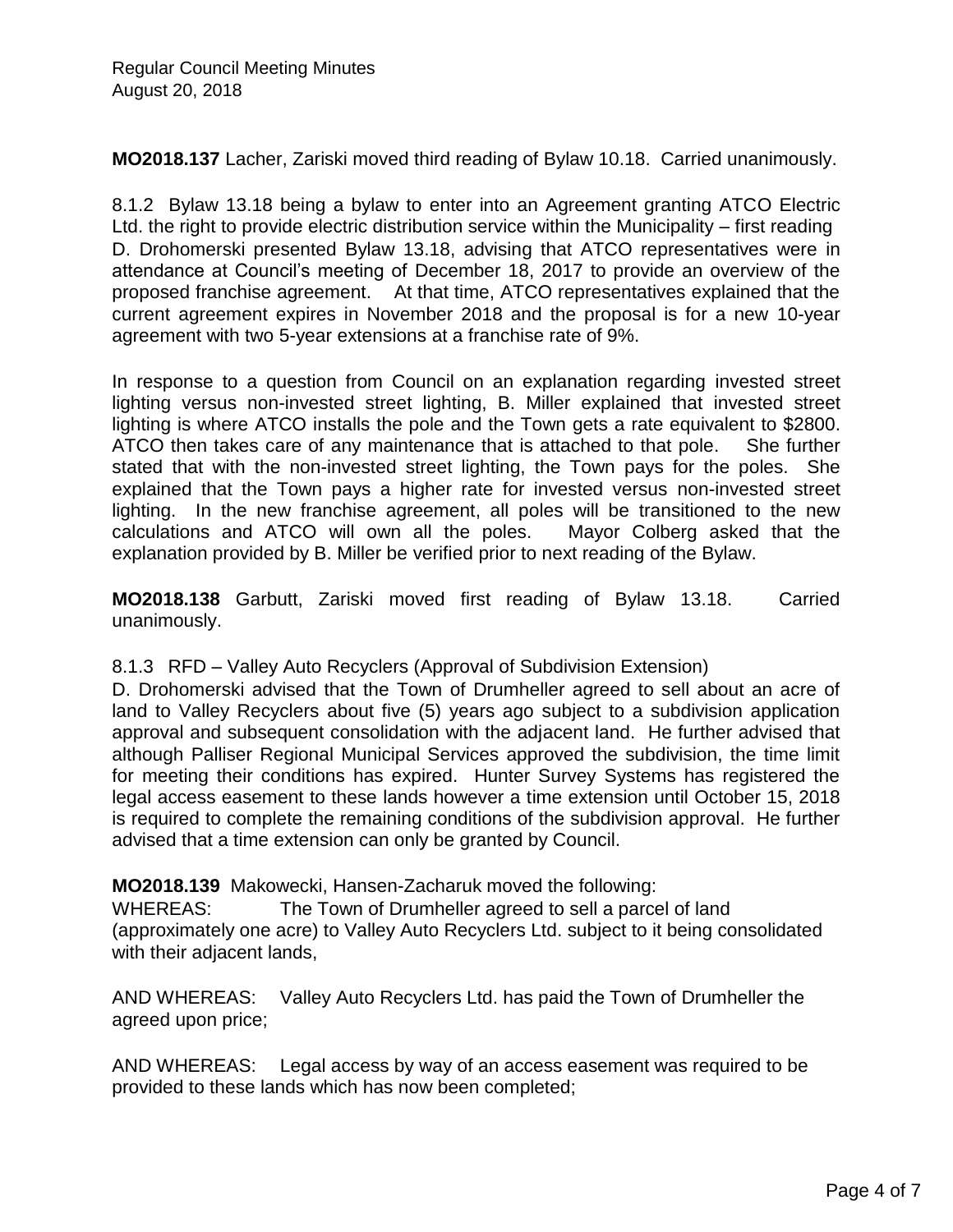AND WHEREAS: Subdivision approval was obtained from the Town's Subdivision Approving Authority; Palliser Regional Municipal Services (File: 80/114) but the approved time period has expired;

AND WHEREAS: Although Palliser Regional Municipal Services is willing to grant a time extension to their subdivision approval they find time extensions require the approval of the Council of The Town of Drumheller;

NOW THEREFORE: The Council of The Town of Drumheller enacts this resolution and directs Palliser Reginal Municipal Services to extend the time period of their approval of subdivision File: 80/114 to 15 October 2018 to allow time to complete the final approval process and subsequent registration of this subdivision and related documents in the Land Titles Office.

Carried unanimously.

# **8.2 DIRECTOR OF INFRASTRUCTURE SERVICES**

## 8.2.1 RFD – Drumheller Cemetery Expansion

A. Mikhaiel advised that on May 11, 2018 the Drumheller Cemetery Expansion (Phase 3) project was tendered out and posted on the Town website and on the Alberta Purchasing Connection. The opportunity was closed on May 24, 2018 at 2:00 PM with a total of six tenders received with Northridge Contracting Ltd. submitting the lowest bid in the amount of \$130,900.00. He explained that the 2018 Capital Budget has allocated a total of \$150,000.00 for this Phase 3 Cemetery Expansion Project. At the time the budget was based on a cost estimate for construction and didn't include monies for engineering or other requirements such as the Paleontological Historical Assessment and Monitoring Program during construction and the engineering. With the inclusion of these components, the total anticipated cost of the project will be \$180,000.00, with a budget overage by \$30,000.00. He explained that there are dollars available in the Facility Reserve to accommodate this over expenditure.

**MO2018.140** Zariski, Lacher moved that the budget of the Drumheller Cemetery Expansion (Phase 3) project be increased by the amount of \$30,000.00 (which will be coming out of reserves) and tender by awarded to Northridge Contracting Ltd. for the amount of \$130,900.00 excluding GST.

In response to questions from Council, A. Mikhaiel stated that the Town needs to move forward on expansion because the Town is running out of plots based on the sale of 50- 75 plots per year. D. Drohomerski stated that two years ago when the project was budgeted for, it was determined that the Town would do the project over two years with the landscaping taking place in the second year. Councillor J. Garbutt asked that Administration do whatever they can to avoid using the contingency.

Vote on Motion: Carried unanimously.

# **8.3 DIRECTOR OF CORPORATE SERVICES**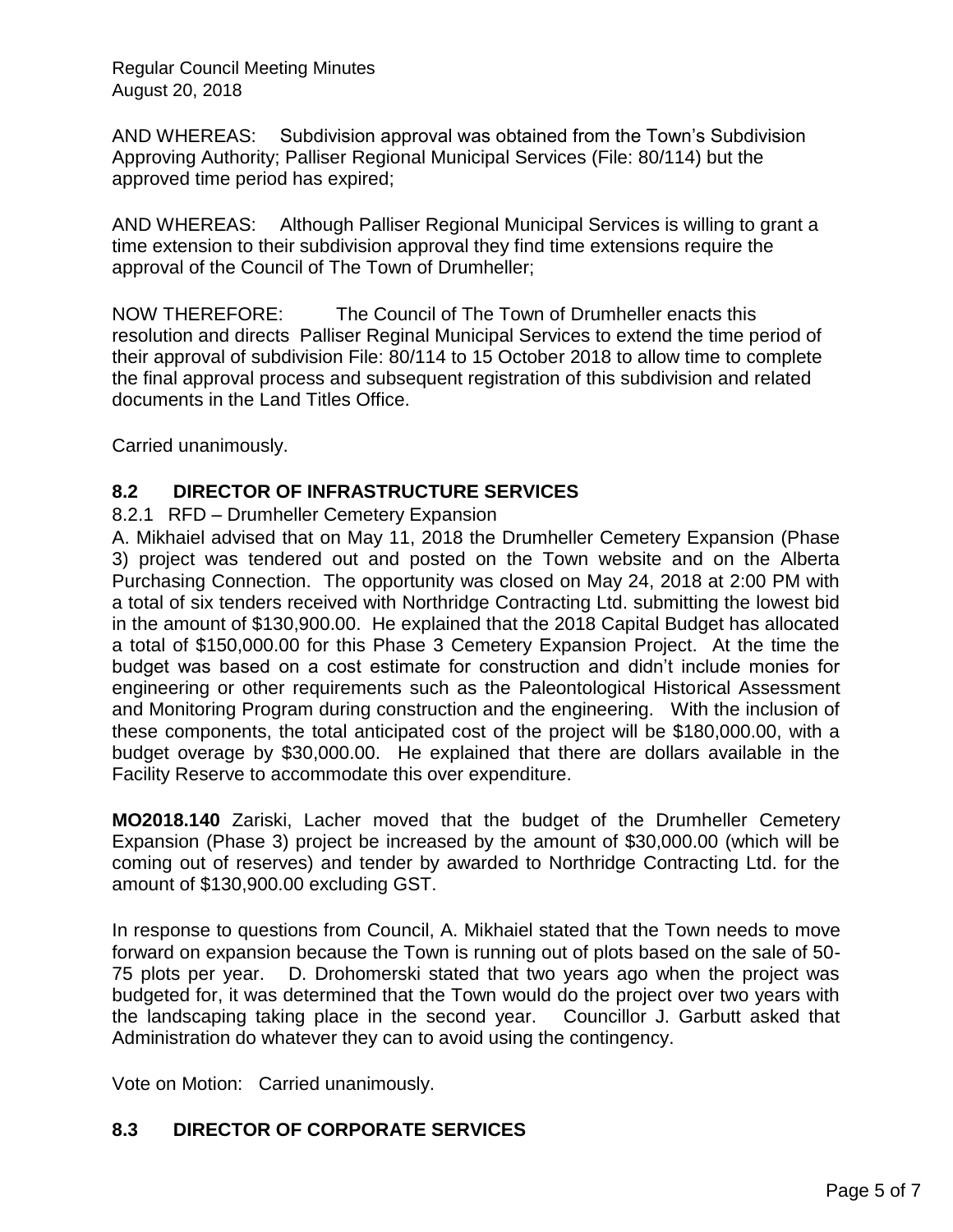8.3.1 RFD – Remuneration Task Force – Approval of Amended Terms of Reference and Appointment of Public at Large Members

B. Miller advised that Administration is seeking approval of the amended Terms of Reference for Council Wages as well as the appointments of the independent committee to conduct a review of Policy C-04-14 known as the Remuneration and Expense Allowance for Mayor and Council. She further noted that October  $9<sup>th</sup>$ , 2018 is the date for bringing their report back to Council for approval.

**MO2018.141** Lacher, DeMott moved to approve the Elected Official Remuneration Review Task Force Terms of Reference as amended.

Councillor J. Garbutt requested that the Task Force be advised that Council will be losing the preferred 1/3 tax free portion of their general compensation in 2019 resulting in a net compensation decrease. He stated that he would like this factored into their considerations.

Vote on Motion: Carried unanimously.

**MO2018.142** Zariski, Makowecki moved to appoint Bob Sheddy, Robert Jackson, Eileen Lefley, Denise Lines, BJ Gallagher and Dwyn-Anne Appleton to the Elected Officials Remuneration Review Task Force for a term ending November 1, 2018.

**MO2018.143** Hansen-Zacharuk, Garbutt moved to closed meeting at 5:05 PM. Carried unanimously.

**MO2018.144** Garbutt, Makowecki moved to return to open meeting at 5:29 PM. Carried unanimously.

Councillor J. Garbutt put forward a friendly amendment to **MO2018.142** to appoint only five (5) members by secret ballet from the list supplied to ensure no tie votes will result. Councillors T. Zariski agreed to the friendly amendment.

**MO2018.142A** Garbutt, DeMott moved to appoint only (5) members to the Elected Official Remuneration Review Task Force for a term ending November 1, 2018 by secret ballet from the list supplied to ensure no tie votes will result.

Secretary L. Handy advised that the appointed five (5) names from the secret ballet are: Bob Sheddy, Eileen Lefley, Denise Lines, BJ Gallagher, Dwyn-Anne Appleton. Carried unanimously.

# **8.4. DIRECTOR OF COMMUNITY SERVICES**

**8.5 DIRECTOR OF PROTECTIVE SERVICES**

## **9.0 PRESENTATION OF QUARTERLY REPORTS BY ADMINISTRATION**